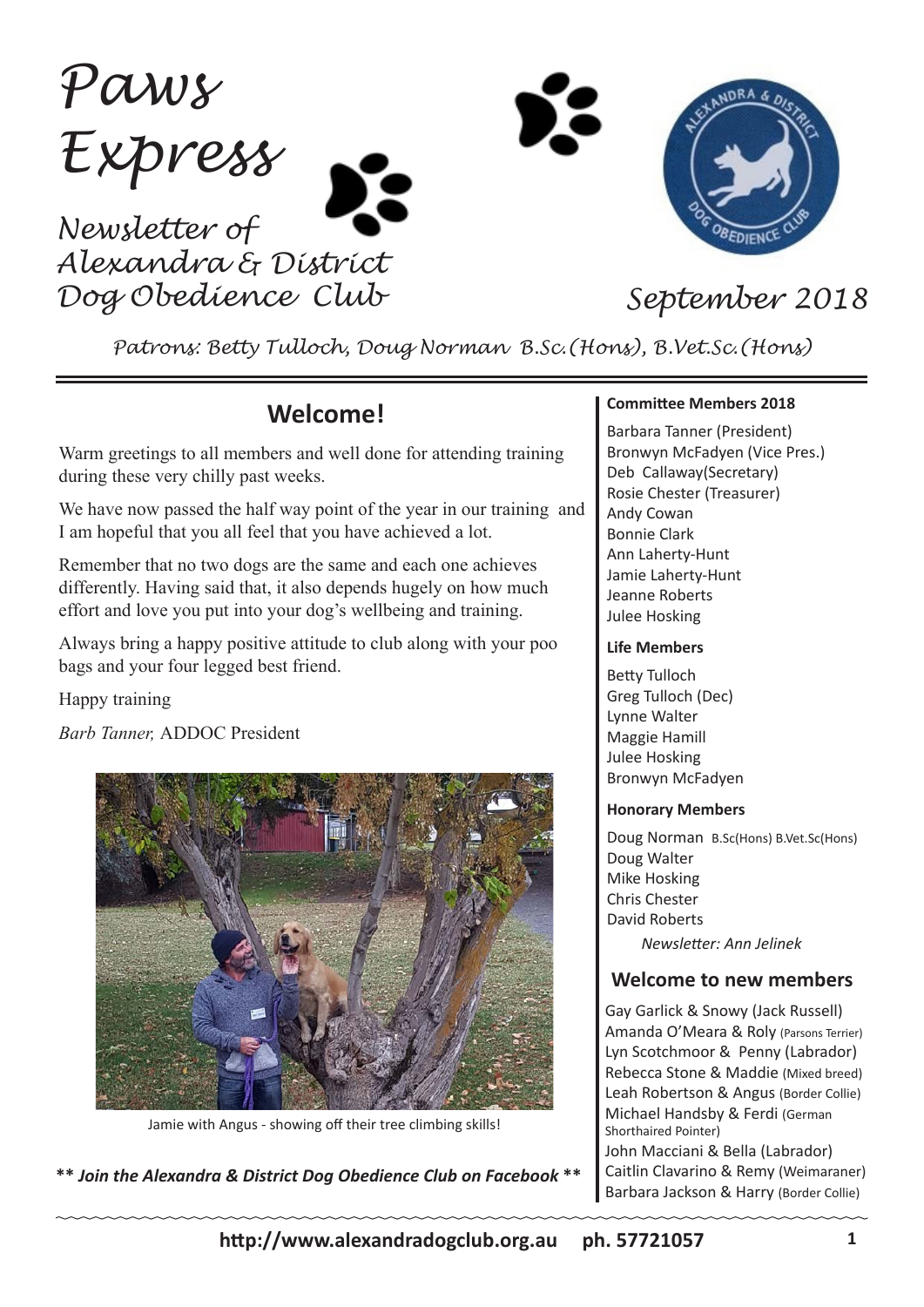# **Kylie Bright workshop, 29 July 2018**

Kylie is an Instructor with the National Dog Trainers Federation, as well as running her own private classes in Bright.

Kylie's workshop was open to all financial members. It was really good fun and a terrific learning opportunity for ADDOC members and their dogs.





Kylie giving advice to Leah with Angus & Deb with Heff



John having a tug game with Bella



Leah's Angus - great focus!



Kylie with Gail & Trudi



Lyn with Penny



Tara with Maisy



Jenny with Maggie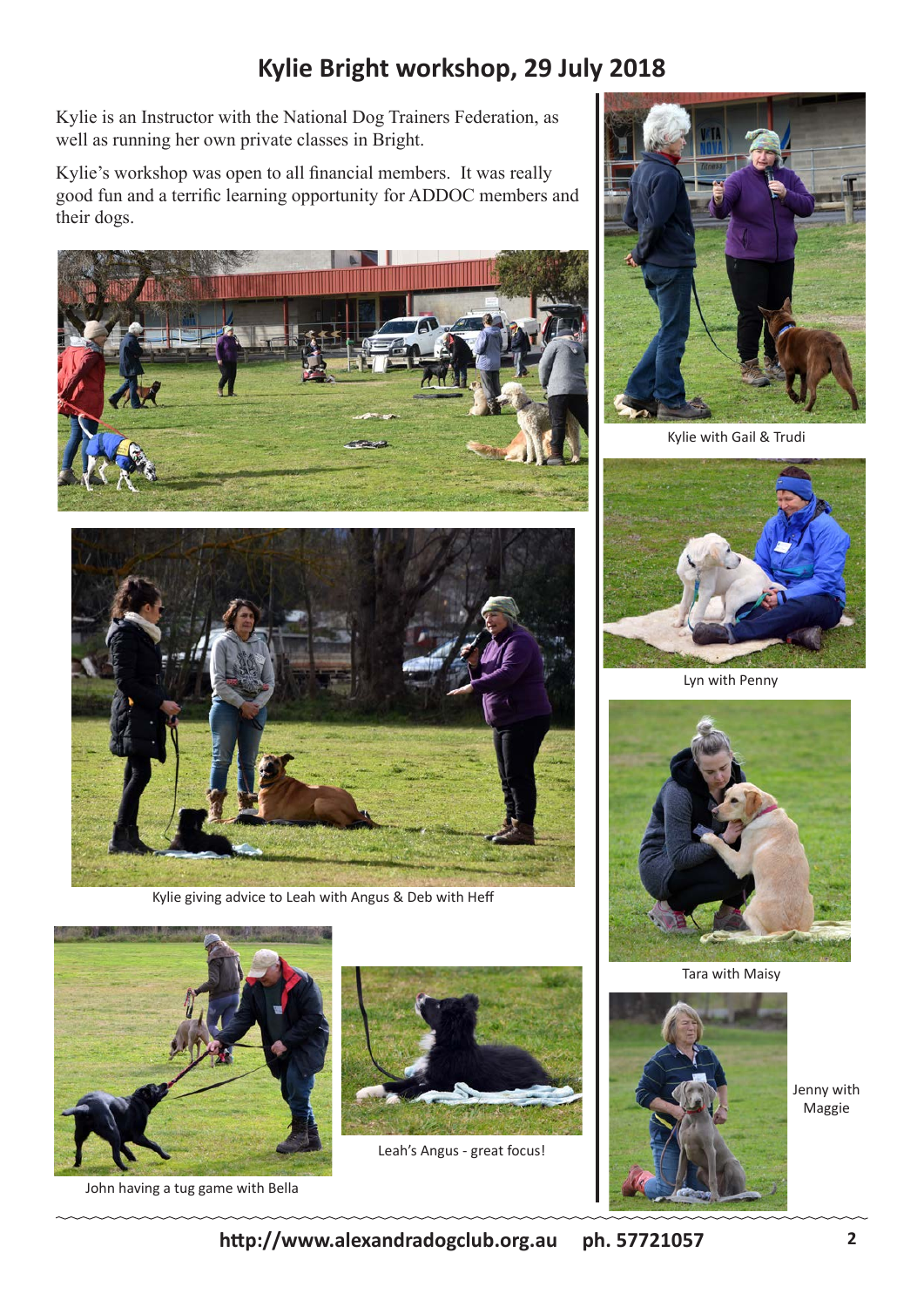





### **The Principles of Dog Training (Part 1)**

There are three principles of dog training which can help you to train your dog so that he is a more enjoyable companion. The more you master these principles the faster and more effectively you will be able to train your dog.

Principle 1: There is no *Free Lunch in Dog Training*. Principle 2: The *Dog Has to Feel Safe*. Principle 3: Training is a *Step-by-Step Process*.

In this article I will talk about Principles 1 & 2.

Principle No 1 is all about **motivation**. You need to motivate your dog to want to learn. Dogs aren't born with engagement and focus. It needs to be shaped and maintained and this is your job!

Your dog will not work because it gives him a great sense of achievement. He doesn't think that staying and coming when called are very important. To him they can actually interfere with what he does find very important like staying in the park, or chasing the cat, or jumping up and licking your face. You need to provide a very strong motivation for him to choose to come or stay!

Dogs require immediate, positive reinforcement and this provides the motivation for them to respond in a way that we enjoy and find useful.

Ways for you to do this:

1. Be a cheerful, interesting trainer; engage with your dog and stay focused on him.

2. Use tasty, high value treats and/or toys to keep his focus on you.

3. Provide variety by breaking up your training into a short work session and then a happy energetic play session.

These suggestions will help you motivate your dog to co-operate with you willingly.

Principle 2 is about how your dog feels. If your dog is worried or afraid this will be uppermost in his mind and training will go nowhere. Principle 2 is also about motivation. If your dog is anxious, nervous, hyped up or overstimulated by the situation he finds himself in, he is unable to focus on puzzles – which is what training is. He will have no motivation to work with you.

Before you begin training, pay close attention to your dog's body language and if he doesn't feel safe address that before doing anything else.

Principle 3 will be looked at in detail in the next newsletter. Good luck and happy training, Jeanne.

Reference: Joan Donaldson. Dog Training 101; Meagan Karnes. Tough Love: Are you squashing your dog's work ethic?

# **Congratulations to Graduates**



Vicki & Stella: FCC2 to Advanced



Moira & Charlie: Transition to FCC1



Steve & Helen with Leo:Transition to FCC1